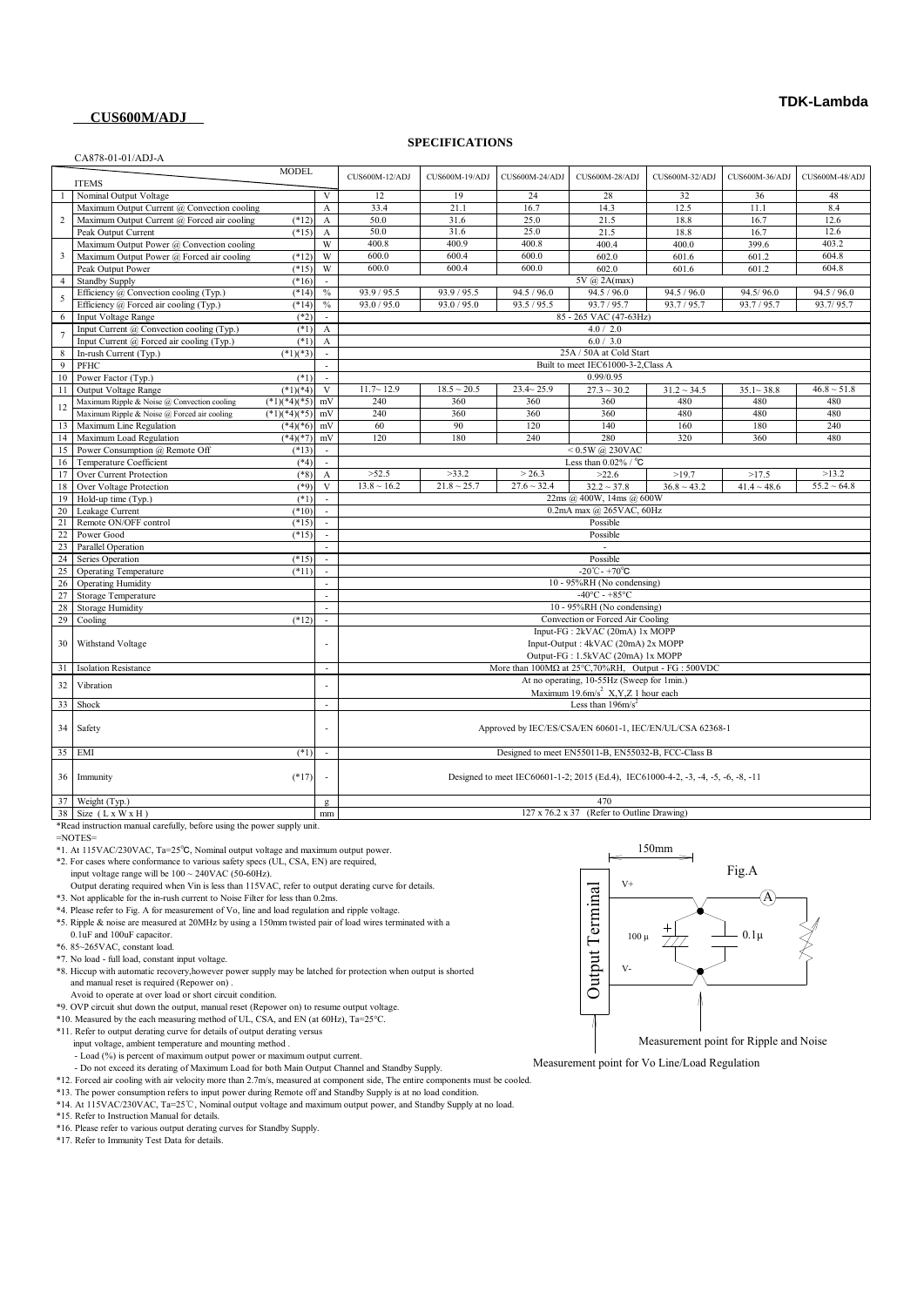CA878-01-02/ADJ

## **OUTPUT DERATING VERSUS OPERATING AMBIENT TEMPERATURE (Ta)**

#### **1. CONVECTION COOLING @ UNIVERSAL INPUT (85-265Vac)**

**CONDITION A:** Output Derating Curve for Main Output Channel only, Standby Supply must be Zero Load.

Output derating versus input voltage should be considered. Please refer to the output derating versus input voltage curve for detail.

MODEL: CUS600M-19/ADJ, 24/ADJ, 28/ADJ, 32/ADJ, 36/ADJ, 48/ADJ



#### MODEL: CUS600M-12/ADJ

| Ta $(^{\circ}C)$ |         |  |                                                      | Mounting A  |    |                                              | Mounting B C |    |                | Mounting D |                                    |            |      | Mounting E |  |
|------------------|---------|--|------------------------------------------------------|-------------|----|----------------------------------------------|--------------|----|----------------|------------|------------------------------------|------------|------|------------|--|
|                  |         |  |                                                      | LOAD (%)    |    |                                              | LOAD $(%)$   |    |                | LOAD $(%)$ |                                    | $LOAD$ $%$ |      |            |  |
| $-20 - +35$      |         |  | 100<br>100                                           |             |    | 100<br>,,,,,,,,,,,,,,,,,,,,,,,,,,,,,,,,,,,,, |              |    | 90             |            | 90<br>,,,,,,,,,,,,,,,,,,,,,,,,,,,, |            |      |            |  |
|                  | 40      |  |                                                      |             |    | 93.3                                         |              |    | 81.4           |            | 82.9                               |            |      |            |  |
|                  | 50      |  | 83.3                                                 |             |    | 80                                           |              |    | 64.3           |            |                                    | 68.6       |      |            |  |
|                  | 60      |  |                                                      | 66.7        |    |                                              | 60           |    |                | 47.1       |                                    |            | 54.3 |            |  |
|                  | 70      |  |                                                      | 50          |    |                                              | 40           |    |                | 30         |                                    |            | 40   |            |  |
|                  |         |  | Mounting A --- Mounting B C - Mounting D  Mounting E |             |    |                                              |              |    |                |            |                                    |            |      |            |  |
|                  | 100     |  |                                                      |             |    |                                              |              |    |                |            |                                    |            |      |            |  |
|                  | 80      |  |                                                      |             |    |                                              |              |    | All Sales Road |            |                                    |            |      |            |  |
| LOAD $(^{96})$   | 60      |  |                                                      |             |    |                                              |              |    |                |            |                                    |            |      |            |  |
|                  | 40      |  |                                                      |             |    |                                              |              |    |                |            |                                    |            |      |            |  |
|                  | 20      |  |                                                      |             |    |                                              |              |    |                |            |                                    |            |      |            |  |
|                  | 0       |  |                                                      |             |    |                                              |              |    |                |            |                                    |            |      |            |  |
|                  | $-20$   |  | $-10$                                                | $\mathbf 0$ | 10 | 20                                           |              | 30 | 40             | 50         | 60                                 |            | 70   | 80         |  |
|                  | Ta (°C) |  |                                                      |             |    |                                              |              |    |                |            |                                    |            |      |            |  |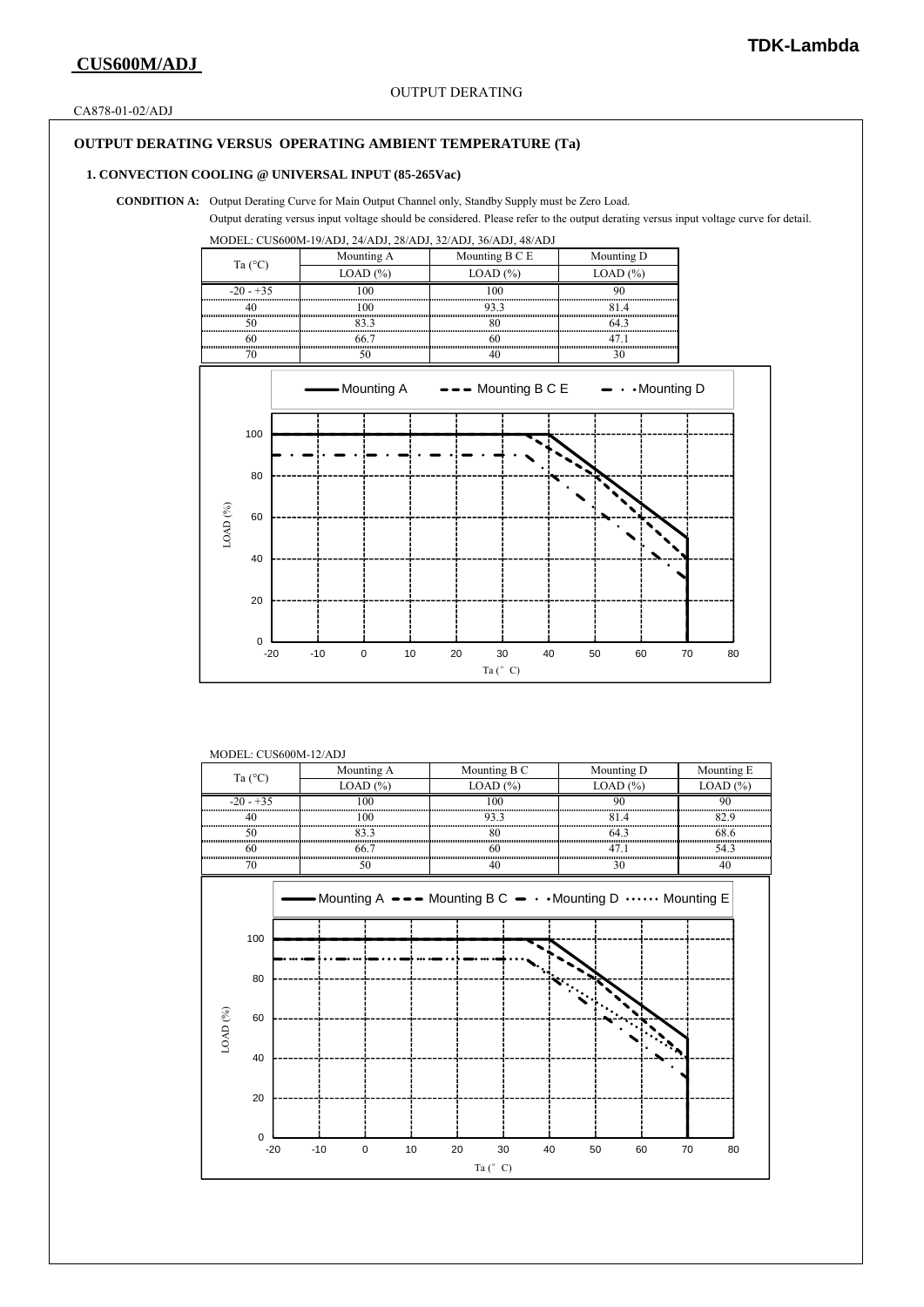CA878-01-03/ADJ

## **OUTPUT DERATING VERSUS OPERATING AMBIENT TEMPERATURE (Ta)**

## **1. CONVECTION COOLING @ UNIVERSAL INPUT (85-265Vac)**

**CONDITION B:** Output Derating Curve for both Main Output Channel and Standby Supply.

Output derating versus input voltage should be considered. Please refer to the output derating versus input voltage curve for detail.

MODEL: CUS600M-12/ADJ, 19/ADJ, 24/ADJ, 28/ADJ, 32/ADJ, 36/ADJ, 48/ADJ

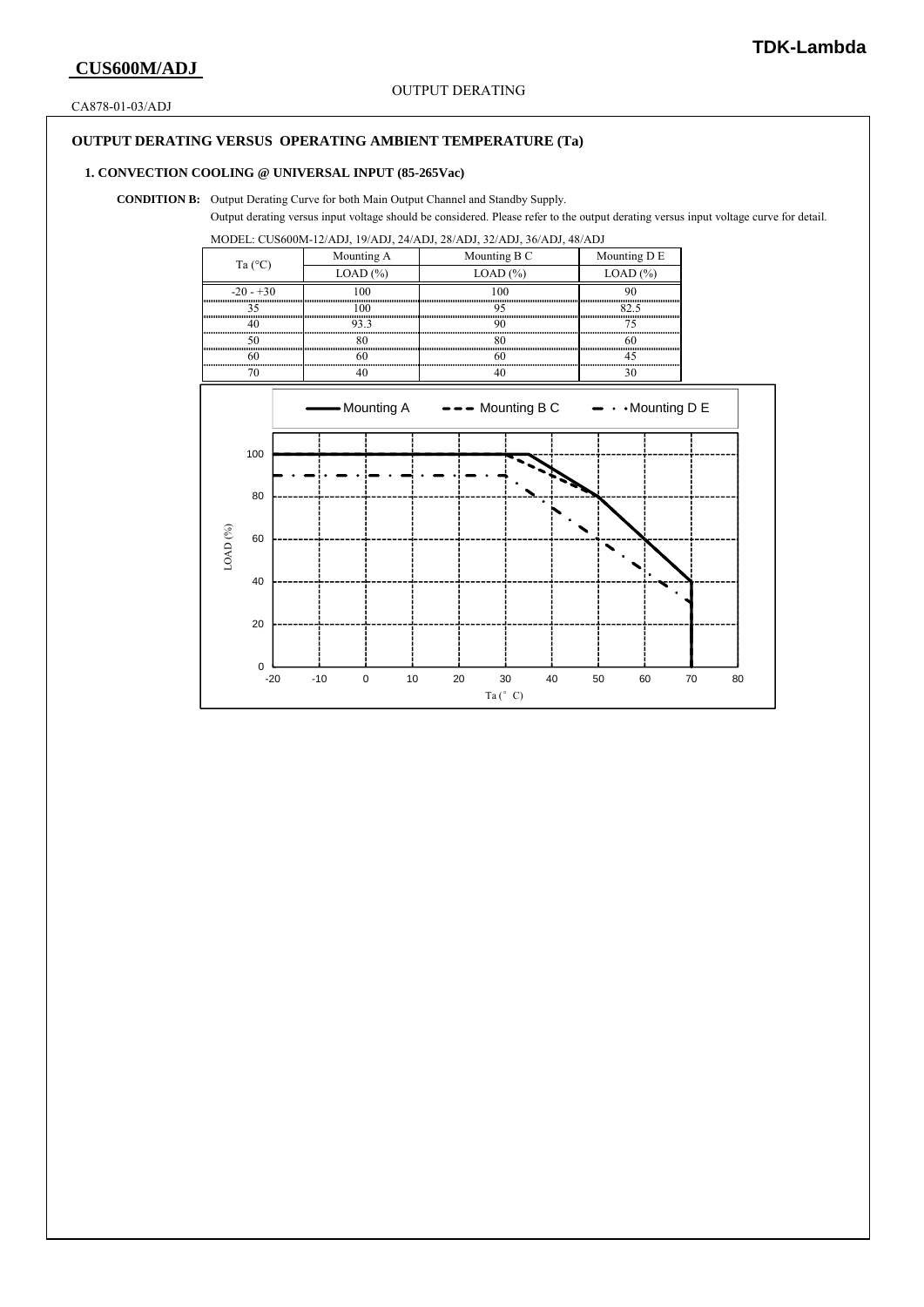CA878-01-04/ADJ

## **OUTPUT DERATING VERSUS OPERATING AMBIENT TEMPERATURE (Ta)**

## **2. CONVECTION COOLING @ HIGH LINE INPUT (176-265Vac)**

**CONDITION :** Output Derating Curve for both Main Output Channel and Standby Supply. Strictly for 176 - 265V AC Input Voltage Range only.

MODEL: CUS600M-19/ADJ, 24/ADJ, 28/ADJ, 32/ADJ, 36/ADJ, 48/ADJ

| Ta $(^{\circ}C)$ | Mounting A B D | Mounting C | Mounting E |  |  |
|------------------|----------------|------------|------------|--|--|
|                  | (0.04D)        | LUAD       | LOAD       |  |  |
| $-20 - 30$       |                |            |            |  |  |
|                  |                |            |            |  |  |
|                  |                |            |            |  |  |
|                  |                |            |            |  |  |
|                  |                |            |            |  |  |
|                  |                |            |            |  |  |



### MODEL: CUS600M-12/ADJ

| Ta (°C      | Mounting A B D | Mounting C | Mounting E |
|-------------|----------------|------------|------------|
|             |                |            |            |
| $-20 - +30$ |                |            |            |
|             |                |            |            |
|             |                |            |            |
|             |                |            |            |
|             |                |            |            |

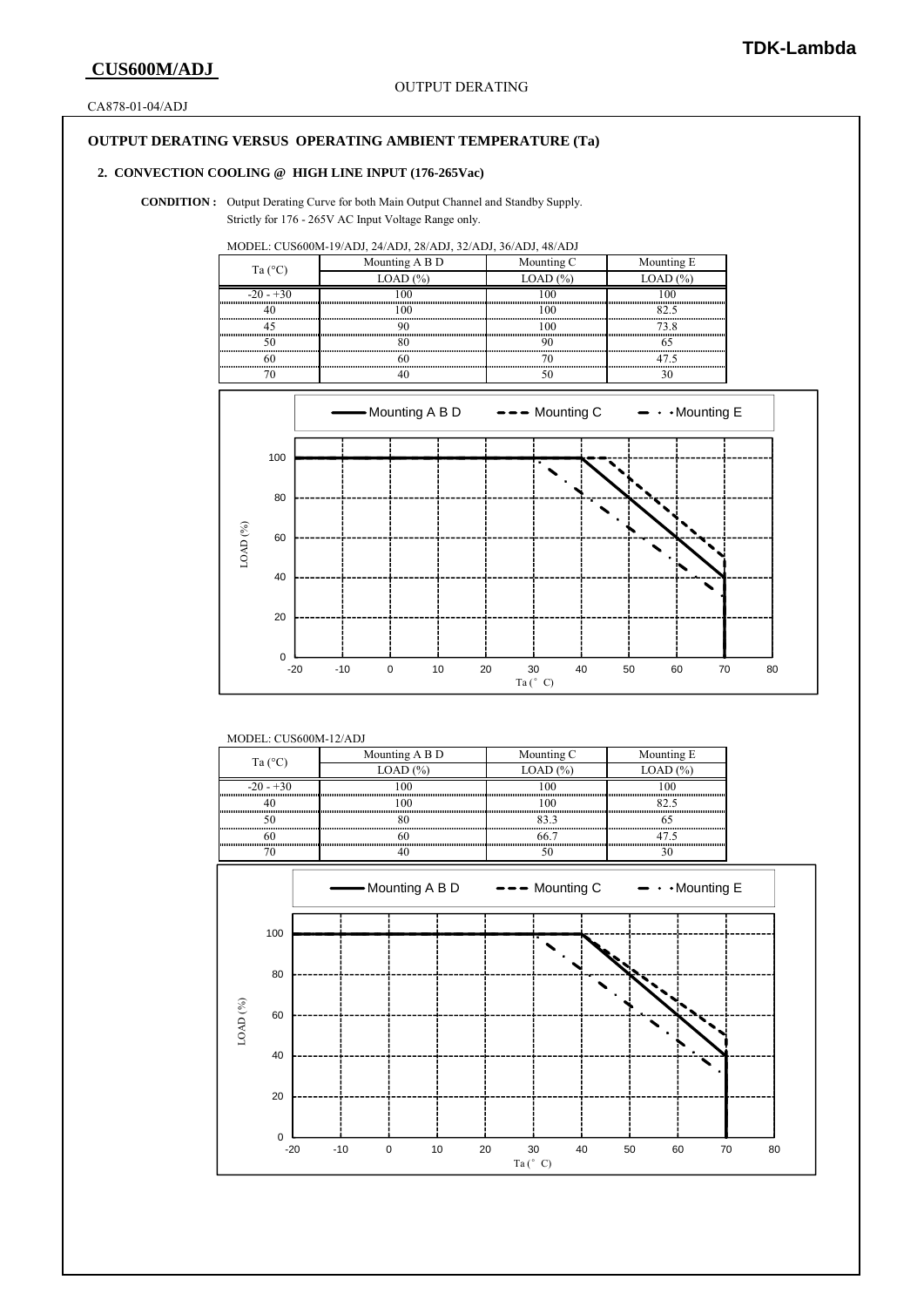CA878-01-05/ADJ

## **OUTPUT DERATING VERSUS OPERATING AMBIENT TEMPERATURE (Ta)**

## **3. FORCED AIR COOLING @ UNIVERSAL INPUT (85-265Vac)**

#### **CONDITION:** Output Derating Curve for Main Output Channel only.

 Standby supply could be operated at rated load for entire ambient temperature range @ Forced Air Cooling. Forced air cooling with air velocity more than 2.7m/s, measured at component side, The entire components must be cooled. Both Standby Supply and Main Output Channel derating versus input voltage should be considered. Please refer to the output derating versus input voltage curve for detail.

| Ta $(^{\circ}C)$ | Direction A D          | Direction B | Direction C |  |
|------------------|------------------------|-------------|-------------|--|
|                  | $1.0$ AD $\frac{6}{2}$ | 1 ( ) A 1 ) | LOAD        |  |
| $-20 - 35$       |                        |             |             |  |
|                  |                        |             |             |  |
|                  |                        |             |             |  |
|                  |                        |             |             |  |
|                  |                        |             |             |  |
|                  |                        |             |             |  |



#### MODEL: CUS600M-12/ADJ

| Ta $(^{\circ}C)$ | Direction A | Direction B | Direction C   | Direction D |
|------------------|-------------|-------------|---------------|-------------|
|                  | LOAD $(\%)$ | LOAD $(\%)$ | $LOAD$ $(\%)$ | LOAD (%     |
| $-20 - 75$       |             |             |               |             |
|                  |             |             |               |             |
|                  |             |             |               |             |
|                  |             |             |               |             |
|                  |             |             |               |             |
|                  |             |             |               |             |
|                  |             |             |               |             |
|                  |             |             |               |             |